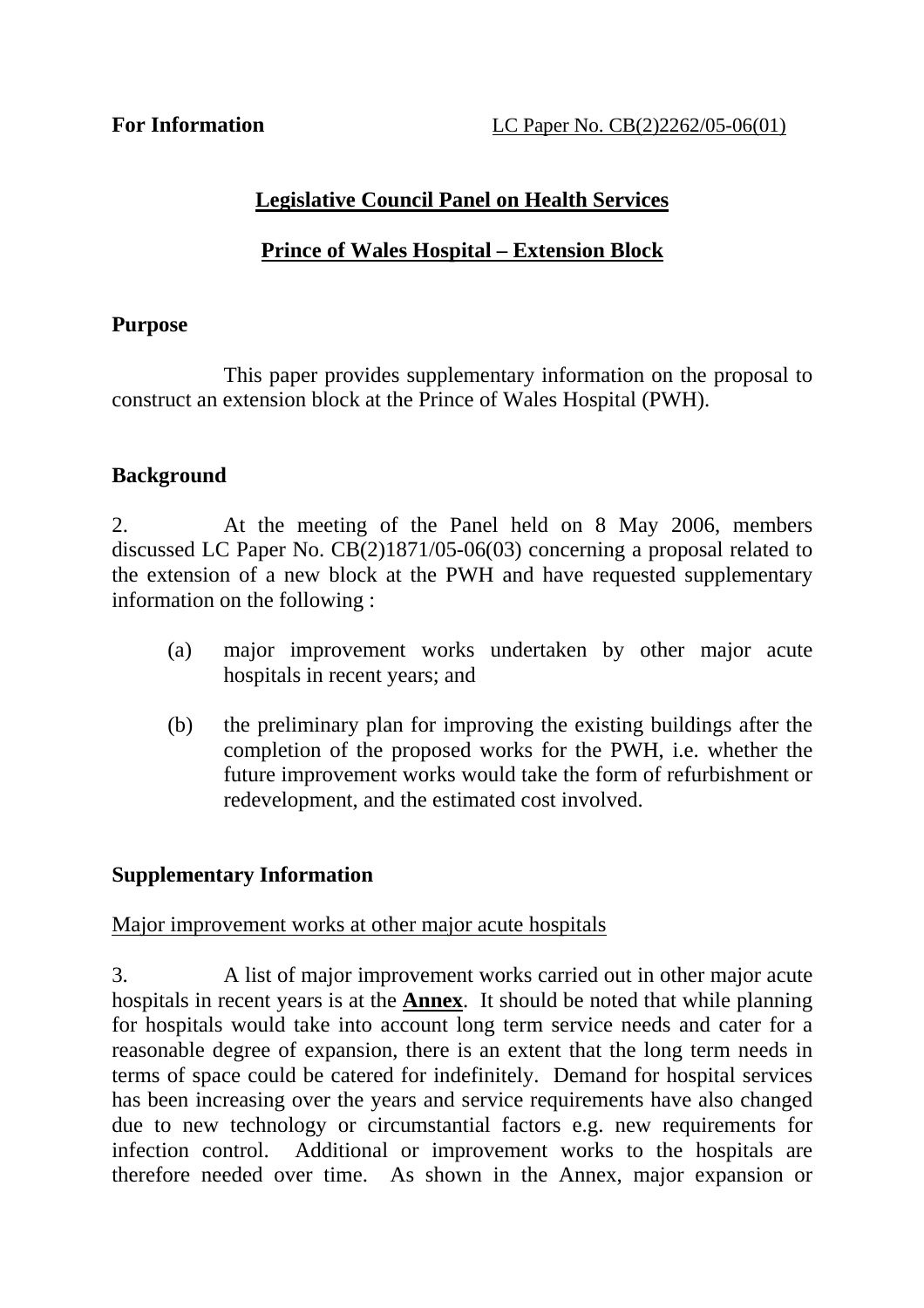improvement works to hospitals over a period of some 20 to 30 years after their openings had been carried out for a number of hospitals. The Princess Margaret Hospital, which is a comparable example to the PWH in terms of opening years and size, has major extension and improvement works conducted some 20 years after its opening. By the time when the current proposed extension block at the PWH is completed, it would already be some 26 years since the PWH first came into operation. The timeframe for the new extension block as proposed currently is generally in line with that in other major acute hospitals.

# Preliminary plan for future improvements

4. On completion of a new block as proposed in the current project, the PWH would be able to meet service and teaching demands. While the construction of the new block could be a stand-alone project without any consequential implications on the existing blocks, it would also provide capacity for decanting of existing services to facilitate future improvement plans, if need be.

5. Planning ahead for the PWH's long term functional needs, the Hospital Authority's (HA's) latest conceptual plan sees scope for rationalising some of the facilities in the existing blocks along the following directions :

- (a) changes to the existing Staff Quarters Blocks A, C and D into a second in-patient block accommodating services such as in-patient wards for obstetrics and gynaecology, clinical oncology, and paediatrics; neo-natal and paediatric intensive care unit; and delivery suite with operating theatres and labour-delivery-recovery rooms etc;
- (b) changes to the existing Main Block (Blocks A, B, C and D) into an ambulatory care as well as diagnostic and treatment block accommodating services such as diagnostic radiology and organ imaging department (out-patient); psychiatry in-patient and support services; ambulatory diagnostic, intervention and treatment facilities for services such a ophthalmology and visual sciences endoscopy, lithotripsy and uro-investigation, dialysis and peritoneal haemodialysis; ambulatory procedure and rehabilitation facilities such as diabetes mellitus and endocrine centre; out-patient facilities such as family medicine training centre etc;
- (c) improvements to the building services in the existing Clinical Building and Li Ka Shing Specialist Outpatient Clinics; and to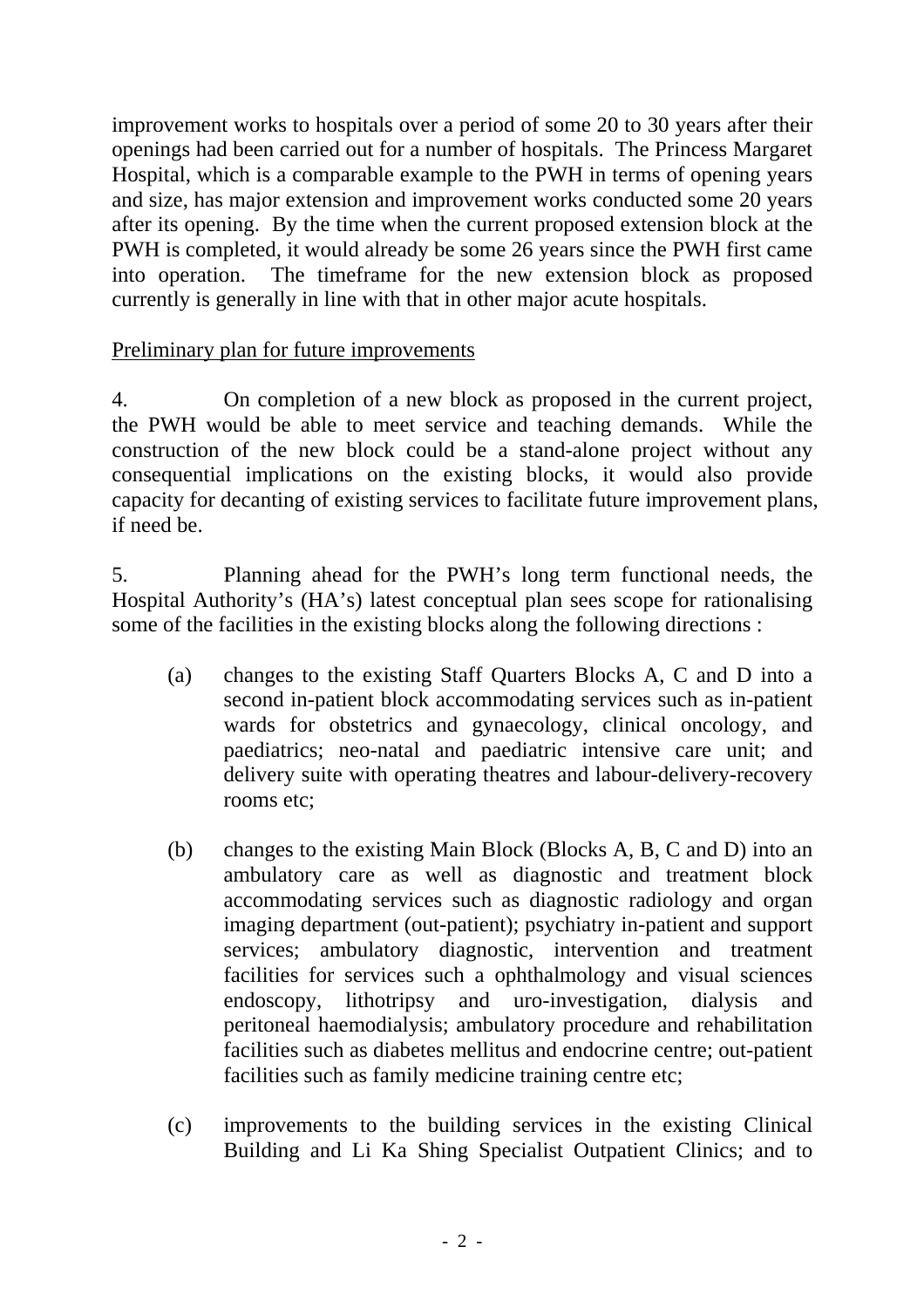rationalize the provisions of clinical support, teaching and research facilities located in these buildings; and

(d) identification of possible locations for greening works along the "Green Zone" concept.

6. The above proposals are very preliminary concepts that the HA has been contemplating only and no detailed planning works have been conducted. In considering future improvements to the existing building blocks, the Government and the HA will always consider critically the need for the works and how best to achieve the results. At present, the HA has only considered the future broad functional needs of its existing facilities at the PWH. Whether changes to the existing building blocks are needed and, if so, the form i.e. improvements / refurbishment / redevelopment, will have to be determined at a later stage subject to further consideration and assessments of the functional needs, cost benefit analysis of the different approaches as well as architectural professional assessments. Cost estimates would only be available when the proposals mature to a more advanced planning stage.

#### Amendment to project title

7. At the meeting on 8 May 2006, members raised concerns about the scope of the project which was entitled "Redevelopment of PWH, Phase 1". We have clarified that :

- (a) the present project is a stand-alone project for the construction of a new building block to meet existing service needs and demands but it can also serve to provide capacity for decanting of existing services in the future if the need arises; and
- (b) while future changes to the existing building blocks in the PWH to meet future functional needs may be required, how the changes should be carried out would need to be assessed and accounted for separately.

8. In the light of the above, we consider that the present project should more appropriately be retitled as "Prince of Wales Hospital – Extension Block". This is in line with previous project titles of similar nature as listed in the Annex.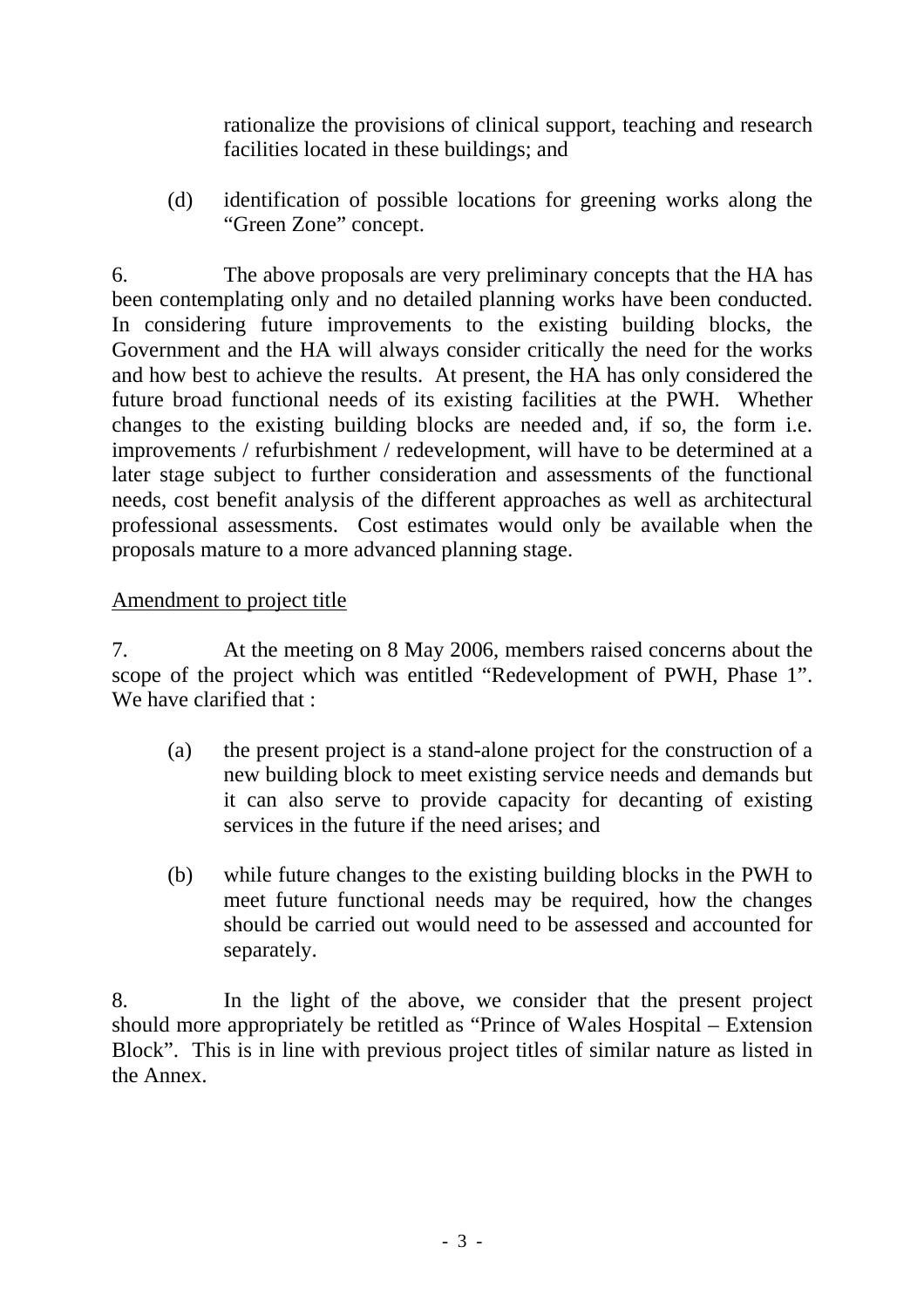#### **Advice Sought**

9. Members are invited to note the supplementary information above. Subject to members' consideration, the project is planned for a submission to the Public Works Subcommittee for funding support at its meeting to be held on 21 June 2006.

**Health, Welfare and Food Bureau Hospital Authority June 2006**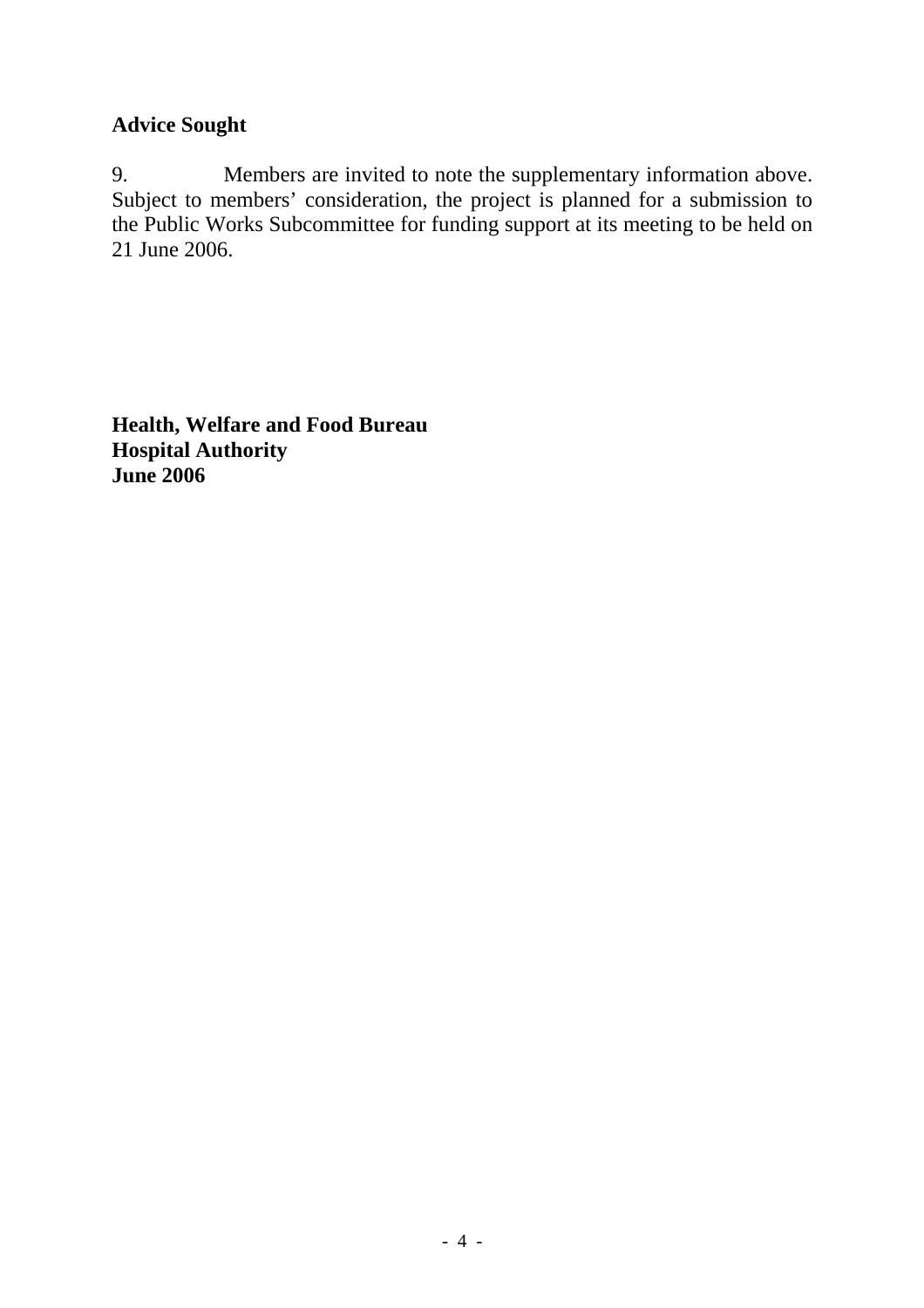#### **Annex**

# **List of Major Capital Works Projects carried out in Major Acute Hospitals\***

| <b>Hospital and</b><br>Year of<br><b>Opening</b> |      | <b>Project Title</b>                                    | <b>Project Description</b>                                   | Project<br><b>Completion</b> |
|--------------------------------------------------|------|---------------------------------------------------------|--------------------------------------------------------------|------------------------------|
| Queen                                            | Mary | Queen Mary Hospital - extensions<br>and                 | Conversion works for the Physiotherapy Department and        | 1983                         |
| Hospital                                         |      | improvements, Stage I                                   | the Computerised Tomography Scanner suite in the Main        |                              |
| (1937)                                           |      |                                                         | Hospital Block.                                              |                              |
|                                                  |      | Queen Mary Hospital<br>extensions and<br>$\sim$ $^{-1}$ | Construction of two multi-storey blocks to provide new       | 1989                         |
|                                                  |      | improvements, stage II                                  | psychiatric and paediatric facilities; improvement of        |                              |
|                                                  |      |                                                         | existing services and facilities within the Main Hospital    |                              |
|                                                  |      |                                                         | Block; and conversion of some areas for clinical purposes.   |                              |
|                                                  |      | Queen Mary Hospital - extensions and                    | Extensions and alterations to the existing sisters' and      | 1987                         |
|                                                  |      | improvements, stage III - provision of                  | nurses' quarters; extensions to the Radiotherapy Block; and  |                              |
|                                                  |      | additional quarters                                     | alterations and improvements to the Mortuary / Pathology     |                              |
|                                                  |      |                                                         | Block and the Main Hospital Block.                           |                              |
|                                                  |      | Queen Mary Hospital - extensions and                    | Improvements to the layouts, provision of new equipment,     | 1994                         |
|                                                  |      | improvement, stage III - main hospital block,           | building refurbishment and upgrading of fittings and various |                              |
|                                                  |      | clinical pathology block, staff quarters and            | building services installations (such as addition of central |                              |
|                                                  |      | traffic works                                           | air-conditioning) for both the Main Hospital Block and the   |                              |
|                                                  |      |                                                         | Clinical Pathology Block; as well as improvements to the     |                              |
|                                                  |      |                                                         | Senior Staff Quarters and the access road, including         |                              |
|                                                  |      |                                                         | provision of a secondary alternative access to the hospital. |                              |

<sup>\*</sup> The list includes only those major capital works projects carried out at the major acute hospitals that were captured in the HA's computer record. There were projects carried out before the years as set out in the list but were not readily retrievable.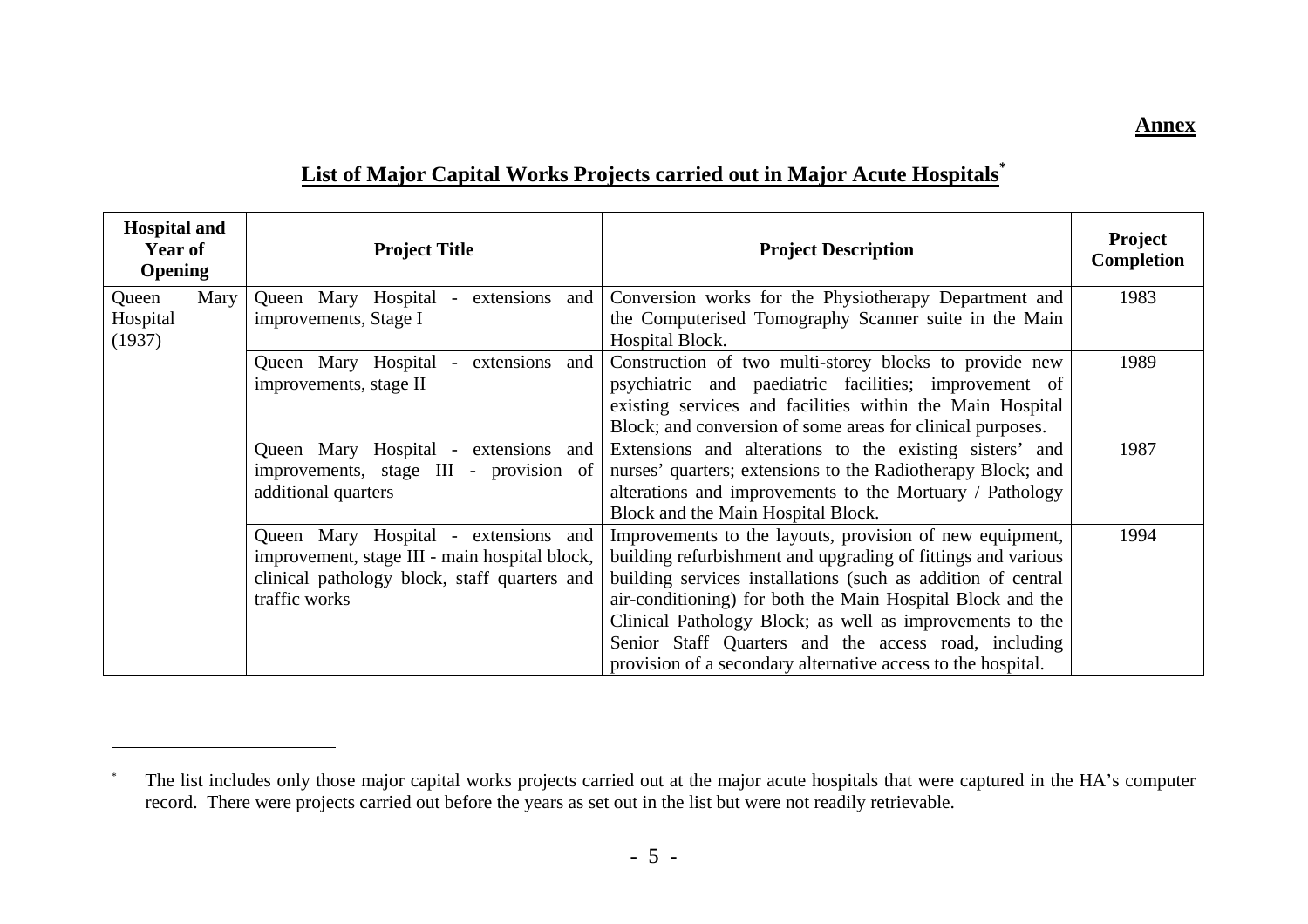| <b>Hospital and</b><br><b>Year of</b><br><b>Opening</b> | <b>Project Title</b>                                                                                         | <b>Project Description</b>                                                                                                                                                                                                                                                                                                                                              | <b>Project</b><br><b>Completion</b> |
|---------------------------------------------------------|--------------------------------------------------------------------------------------------------------------|-------------------------------------------------------------------------------------------------------------------------------------------------------------------------------------------------------------------------------------------------------------------------------------------------------------------------------------------------------------------------|-------------------------------------|
|                                                         | Queen Mary Hospital - Radiotherapy and<br><b>Oncology Department Extension</b>                               | Construction of a new seven-storey extension block as well<br>as refurbishment of the existing Radiotherapy and Oncology<br>Department situated mainly on G/F and 1/F of the<br>Professorial Block.                                                                                                                                                                     | 1998                                |
|                                                         | Reprovisioning of Sai Ying Pun Specialist<br><b>Out-patient Clinic</b>                                       | Construction of a new 13-storey specialist out-patient clinic<br>block with 84 consultation rooms and supporting facilities<br>including operating theatres for minor surgeries,<br>radiodiagnostic unit, pharmacy etc.                                                                                                                                                 | 1999                                |
| Queen Elizabeth<br>Hospital<br>(1963)                   | Queen Elizabeth Hospital - A&E observation<br>ward, specialist clinic and additional office<br>accommodation | Construction of a new A&E observation ward in the open<br>space between Blocks G and J; expansion to the existing<br>specialist clinic; and construction of an additional floor<br>above Block H for provision of additional offices for<br>medical staff.                                                                                                              | 1991                                |
|                                                         | Queen Elizabeth Hospital, Block B extension                                                                  | Construction of a 7-storey extension on top of the existing<br>Block B and a new 13-storey Clinical Pathology Block next<br>to Block B to provide accommodation for the expansion of<br>medical services; provision of air-conditioning to all<br>hospital wards; as well as conversion and alterations to the<br>Custodial Ward, the Mortuary and the Prosthetic Unit. | 1991                                |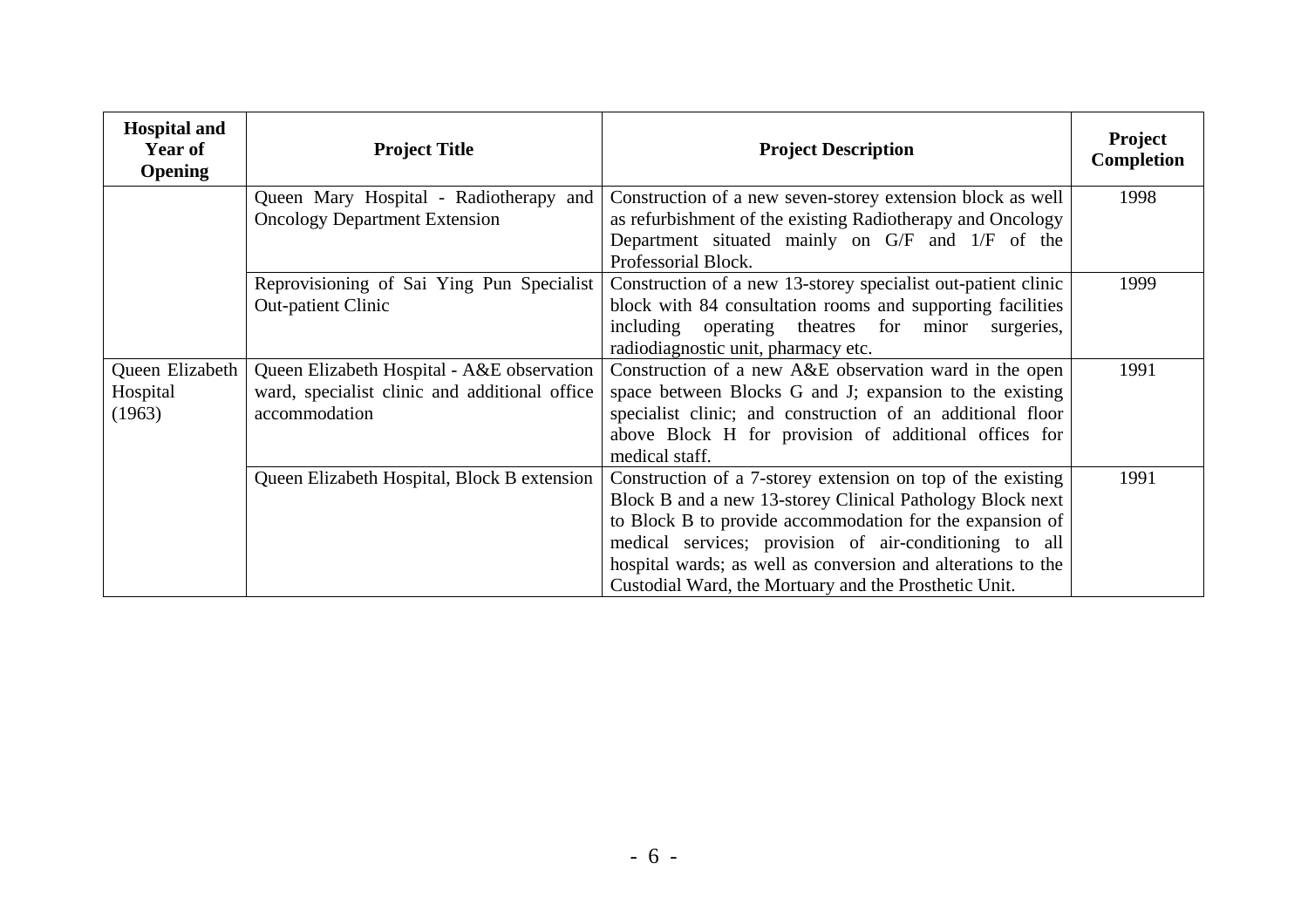| <b>Hospital and</b><br>Year of<br><b>Opening</b> | <b>Project Title</b>                                                                                        | <b>Project Description</b>                                                                                                                                                                                                                                                                                                                                                                                                                                                                                                                                                                                                                                                                                                                                                                                                                                                                   | Project<br>Completion |
|--------------------------------------------------|-------------------------------------------------------------------------------------------------------------|----------------------------------------------------------------------------------------------------------------------------------------------------------------------------------------------------------------------------------------------------------------------------------------------------------------------------------------------------------------------------------------------------------------------------------------------------------------------------------------------------------------------------------------------------------------------------------------------------------------------------------------------------------------------------------------------------------------------------------------------------------------------------------------------------------------------------------------------------------------------------------------------|-----------------------|
|                                                  | Refurbishment and improvement to Block A,<br>C, E, G and H in Queen Elizabeth Hospital                      | Provision of air-conditioning to all wards in Blocks A, C, E,<br>G and H as well as waiting areas and lift lobbies between<br>wards and lecture room in Block A; provision of<br>replacement chillers serving operating theatres and offices<br>and new switchboards; enhancement of electricity supply;<br>repairs to external and internal building finishes;<br>replacement of windows, ceiling and flooring; upgrading of<br>fittings and facilities in wards; improvement to plumbing<br>and drainage; replacement of signage and graphics; removal<br>of asbestos insulated pipework; provision of communal<br>aerial broadcasting distribution and radio distribution<br>systems; improvement to bedhead trunking, nurse call<br>system, general lighting and power supply in wards;<br>replacement of lifts; and upgrading of fire services, medical<br>gas and steam installations. | 1996                  |
|                                                  | Redevelopment of Specialist Out-patient<br>Clinic in the Queen Elizabeth Hospital                           | Construction of a new Specialist Out-patient Clinic building<br>to provide 82 consultation rooms, proper waiting areas and<br>improved support facilities, including X-ray services,<br>medical record system, minor operating theatres, out-patient<br>pharmacy, radio-diagnostic unit, dietetic unit and offices for<br>medical social workers.                                                                                                                                                                                                                                                                                                                                                                                                                                                                                                                                            | 1997                  |
|                                                  | Redevelopment of the operating theatre<br>block and the rehabilitation block in Queen<br>Elizabeth Hospital | Redevelopment of existing Block D into a new operating<br>theatre block with 22 operating theatres, a theatre supply<br>department, a central sterile supply department, 30 recovery<br>beds, a burns unit and offices; and construction of a new<br>rehabilitation block accommodating a physiotherapy<br>department, an orthotic and prosthetic department, an<br>occupational therapy department, an exercise and patient<br>activity area and offices.                                                                                                                                                                                                                                                                                                                                                                                                                                   | 1999                  |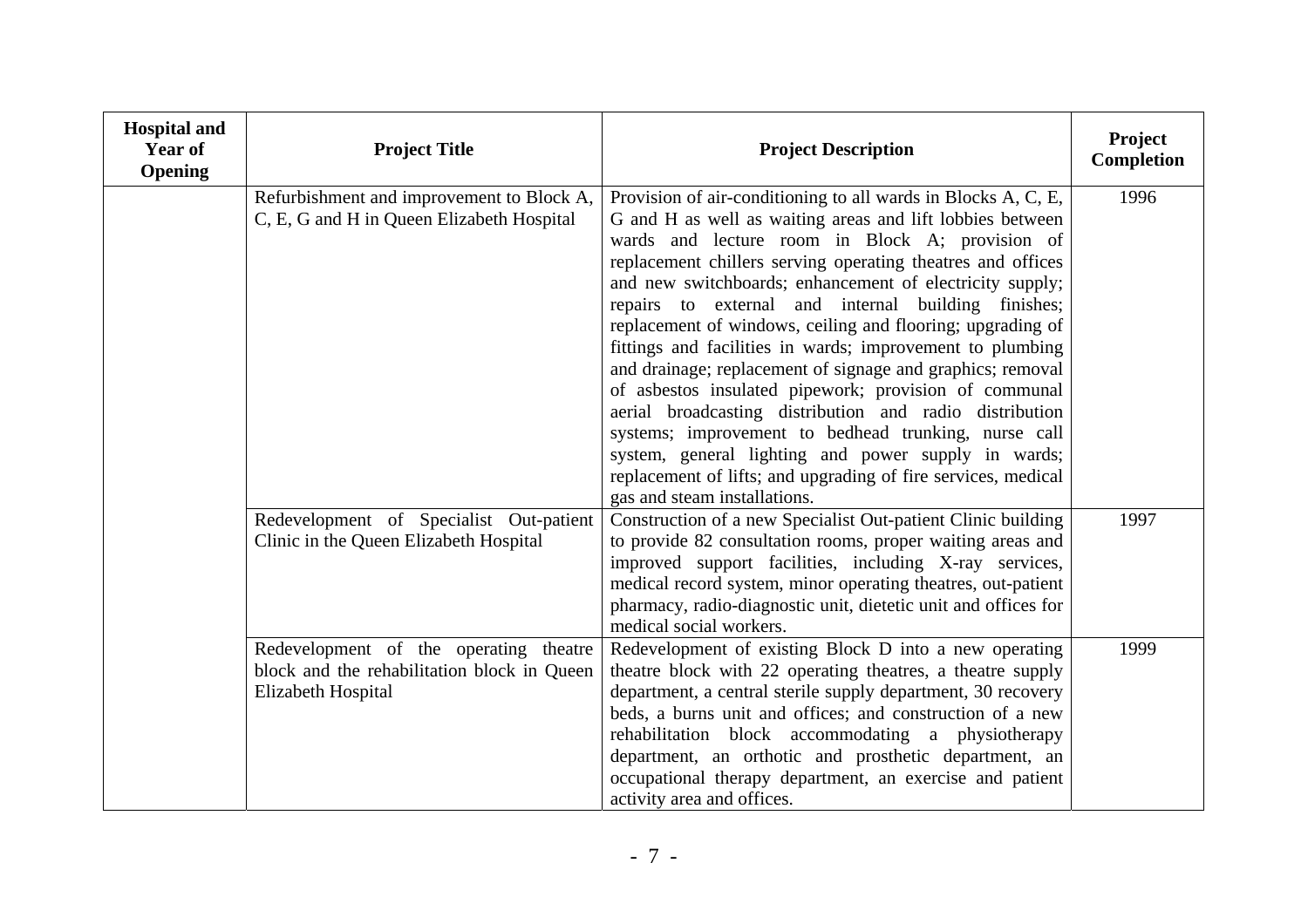| <b>Hospital and</b><br><b>Year of</b><br><b>Opening</b> | <b>Project Title</b>                                                                             | <b>Project Description</b>                                                                                                                                                                                                                                                                                                                                                                                                                                                                                                                                                                                                                           | <b>Project</b><br><b>Completion</b> |
|---------------------------------------------------------|--------------------------------------------------------------------------------------------------|------------------------------------------------------------------------------------------------------------------------------------------------------------------------------------------------------------------------------------------------------------------------------------------------------------------------------------------------------------------------------------------------------------------------------------------------------------------------------------------------------------------------------------------------------------------------------------------------------------------------------------------------------|-------------------------------------|
| United Christian<br>Hospital<br>(1973)                  | United Christian Hospital Extension                                                              | Construction of an extension to provide 760 additional beds<br>and to upgrade its existing para-medical and ancillary<br>facilities to cope with the expansion.                                                                                                                                                                                                                                                                                                                                                                                                                                                                                      | 1998                                |
|                                                         | Provision of additional lifts and associated<br>works at Block S of United Christian<br>Hospital | Provision of four additional lifts and associated works at<br>Block S.                                                                                                                                                                                                                                                                                                                                                                                                                                                                                                                                                                               | 2006                                |
| Princess<br>Margaret<br>Hospital<br>(1975)              | Princess Margaret Hospital - improvements<br>to Blocks A and B                                   | For Blocks A and B, upgrading of building services<br>installations, including air-conditioning of<br>wards,<br>improvements to general lighting and power supply in<br>wards, replacement of lifts and upgrading of fire services,<br>medical gas and steam installations; refurbishment of the<br>building elements, including replacement of internal and<br>external building finishes, windows, ceiling and flooring,<br>upgrading of fittings and facilities in wards and<br>improvements to plumbing and drainage; and improvements<br>and conversion works to meet the specific requirements of<br>new facilities such as day-care services. | 1997                                |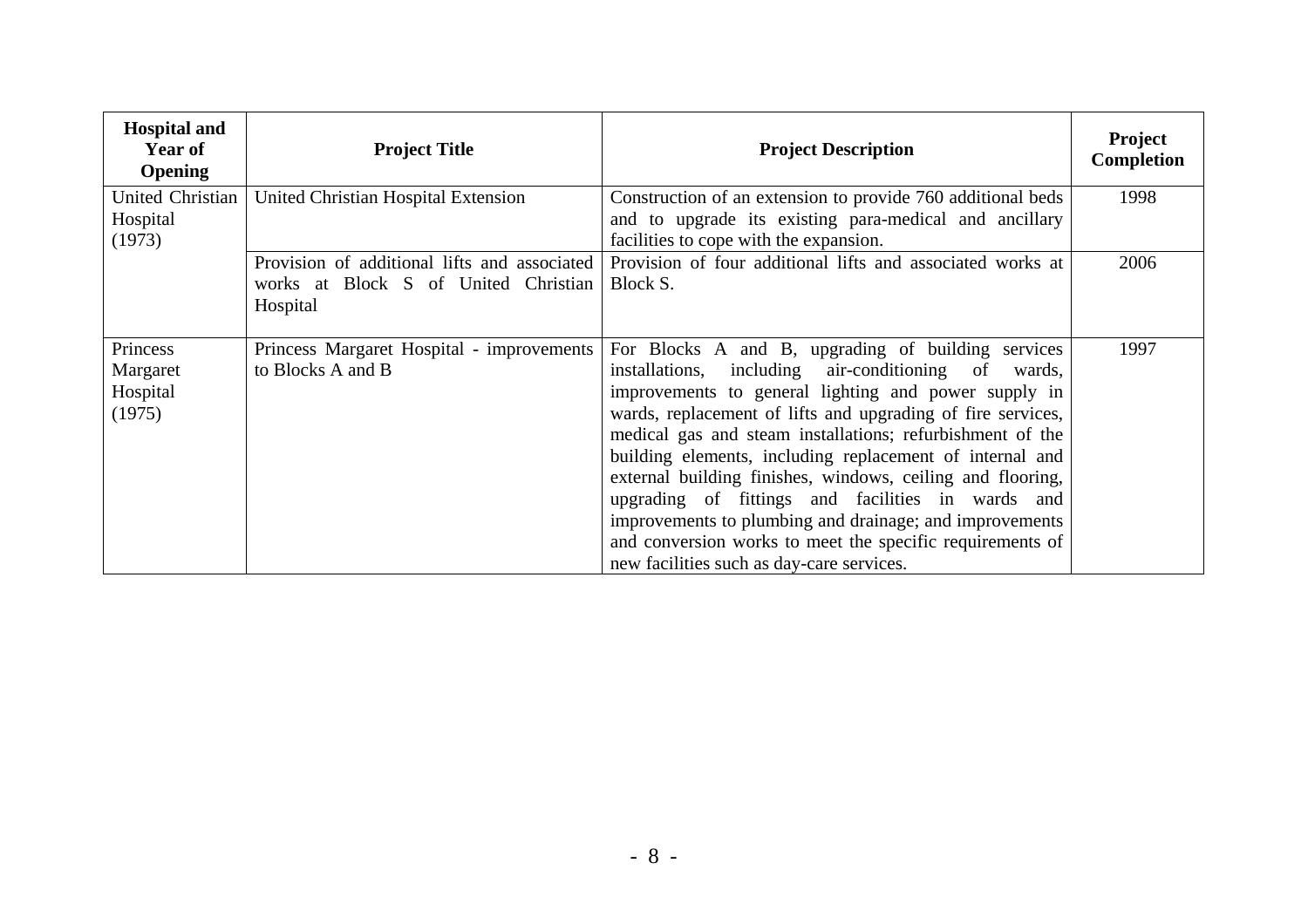| <b>Hospital and</b><br>Year of<br><b>Opening</b> | <b>Project Title</b>                                                                     | <b>Project Description</b>                                                                                                                                                                                                                                                                                                                                                                                                                                                                                                                                                                                                                                                                                                                                                                                                                                                                                                         | Project<br>Completion |
|--------------------------------------------------|------------------------------------------------------------------------------------------|------------------------------------------------------------------------------------------------------------------------------------------------------------------------------------------------------------------------------------------------------------------------------------------------------------------------------------------------------------------------------------------------------------------------------------------------------------------------------------------------------------------------------------------------------------------------------------------------------------------------------------------------------------------------------------------------------------------------------------------------------------------------------------------------------------------------------------------------------------------------------------------------------------------------------------|-----------------------|
|                                                  | Princess Margaret Hospital - extension block<br>and improvements to Blocks C, D, E and F | Construction of an extension block together with a link<br>bridge to provide additional accommodation for the<br>Pathology Department, Medical Records Office and to<br>provide a Patient Care Centre, a staff canteen, staff common<br>rooms and offices.<br>For Blocks C, D, E and F, upgrading of building services<br>installations, including air-conditioning of wards,<br>improvements to general lighting and power supply in<br>wards, replacement of lifts and upgrading of fire services,<br>medical gas and steam installations; refurbishment of the<br>building elements, including replacement of internal and<br>external building finishes, windows, ceiling and flooring,<br>upgrading of fittings and facilities in wards and<br>improvements to plumbing and drainage; and improvements<br>and conversion works to meet the specific requirements of<br>new facilities such as central endoscopy, intermediate | 1998                  |
|                                                  | Reprovisioning of South Kwai Chung<br>Specialist Out-patient Clinic                      | intensive care, private patient care and 'B' class wards.<br>Redevelopment of an existing four-storey staff quarters<br>building within the Princess Margaret Hospital for the<br>construction of a new ten-storey specialist out-patient clinic<br>block with 72 consultation rooms and supporting facilities<br>including operating theatres for minor surgeries, out-patient<br>pharmacy, rehabilitation facilities, radiodiagnostic unit,<br>medical record store, offices for medical social workers and<br>other administrative staff.                                                                                                                                                                                                                                                                                                                                                                                       | 1999                  |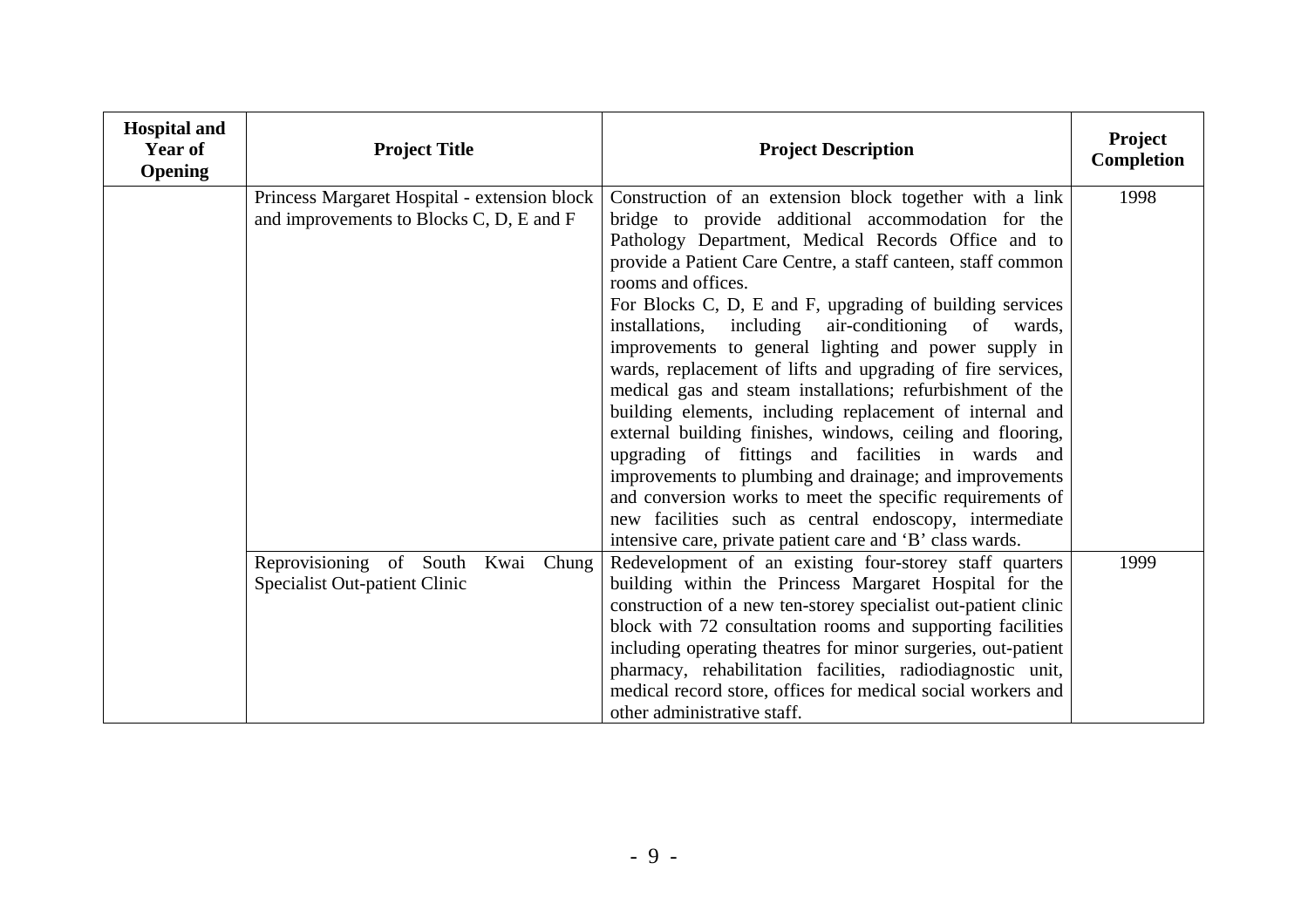| <b>Hospital and</b><br>Year of<br><b>Opening</b> | <b>Project Title</b>                                                                                                                               | <b>Project Description</b>                                                                                                                                                                                                                                                                                                                                                                                                                                          | Project<br>Completion |
|--------------------------------------------------|----------------------------------------------------------------------------------------------------------------------------------------------------|---------------------------------------------------------------------------------------------------------------------------------------------------------------------------------------------------------------------------------------------------------------------------------------------------------------------------------------------------------------------------------------------------------------------------------------------------------------------|-----------------------|
|                                                  | Establishment of a Radiotherapy Centre and<br>redevelopment of the Accident<br>and<br><b>Emergency Department at Princess Margaret</b><br>Hospital | Redevelopment of the existing A&E Block for the<br>construction of a new building to accommodate a<br>Radiotherapy Centre, an expanded and upgraded A&E<br>Department, and the reprovisioning of other facilities in the<br>existing A&E Block.                                                                                                                                                                                                                     | 2005                  |
|                                                  | Construction of a new infectious disease<br>attached to Princess<br>Margaret<br>centre<br>Hospital                                                 | Construction of an infectious disease centre to provide 108<br>isolation beds, a procedure room, radio-diagnostic imaging<br>facilities, a clinical laboratory, staff infection control<br>facilities, an Office of the Infection Control Branch of the<br>Centre for Health Protection, and other supporting and<br>ancillary facilities; the upgrading of the facilities of the<br>existing mortuary in the Main Block; and the construction<br>of a link bridge. | 2007                  |
| Prince of Wales<br>Hospital<br>(1984)            | Prince of Wales Hospital - expansion and<br>reprovisioning of facilities - phase I                                                                 | Expansion of the delivery suite from 10 to 14 delivery beds<br>with addition of one operation theatre; and reprovisioning of<br>the office of Obstetrics and Gynaecology Department.                                                                                                                                                                                                                                                                                | 1993                  |
|                                                  | Prince of Wales Hospital - expansion and<br>reprovisioning of facilities - phase II                                                                | Expansion of the Li Ka Shing Specialist Clinic by<br>constructing an additional floor on top of the existing four-<br>level building to provide twelve additional consultation<br>rooms.                                                                                                                                                                                                                                                                            | 1996                  |
|                                                  | Installation of additional lifts at the Prince of<br><b>Wales Hospital</b>                                                                         | Provision of four additional lifts.                                                                                                                                                                                                                                                                                                                                                                                                                                 | 1995                  |
|                                                  | Prince of Wales Hospital - New Specialist<br><b>Out-patient Clinic Building</b>                                                                    | Construction of a new specialist out-patient clinic building<br>next to the existing Li Ka Shing Specialist Clinic to provide<br>70 additional consultation rooms.                                                                                                                                                                                                                                                                                                  | 1997                  |